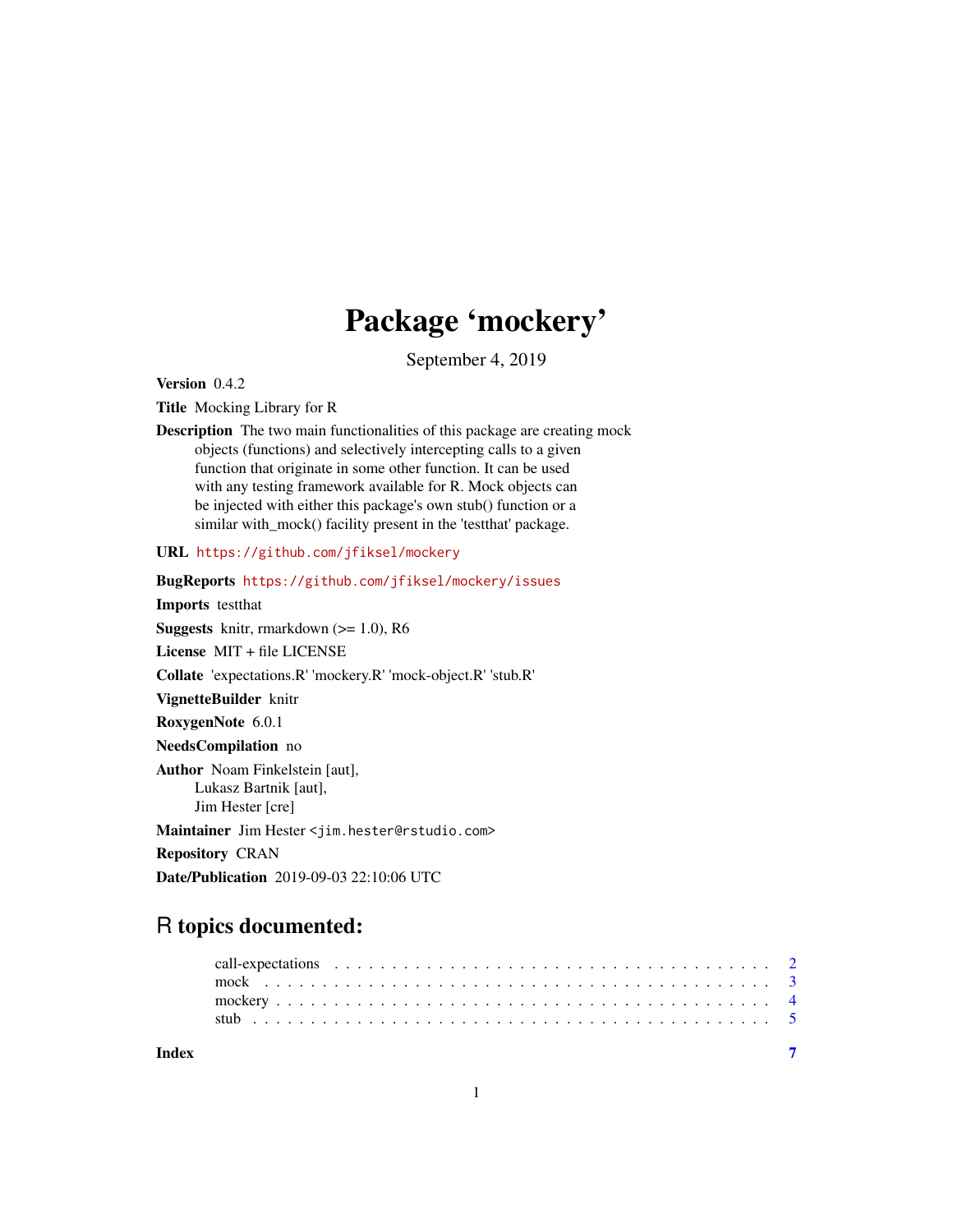<span id="page-1-0"></span>

#### <span id="page-1-1"></span>Description

Together with [mock](#page-2-1) can be used to verify whether the call expression ([expect\\_call](#page-1-1)) and/or argument values ([expect\\_args](#page-1-1)) match the expected.

#### Usage

```
expect_call(mock_object, n, expected_call)
expect_args(mock_object, n, ...)
```

```
expect_called(mock_object, n)
```
#### Arguments

| mock_object             | A mock object.                                                        |
|-------------------------|-----------------------------------------------------------------------|
| n                       | Call number or total number of calls.                                 |
|                         | expected_call Expected call expression; will be compared unevaluated. |
| $\cdot$ $\cdot$ $\cdot$ | Arguments as passed in a call.                                        |

#### Details

With expect\_called you can check how many times has the mock object been called.

#### Examples

```
library(testthat)
# expect call expression (signature)
m \leftarrow \text{mock}()with_mock(summary = m, summary(iris))
# it has been called once
expect_called(m, 1)
# the first (and only) call's arguments matches summary(iris)
expect_call(m, 1, summary(iris))
# expect argument value
m \le m \operatorname{mock}(n)a <- iris
with_mock(summary = m, summary(object = a))
expect_{args(m, 1, object = a)}# is an equivalent to ...
expect_equal(mock_args(m)[[1]], list(object = a))
```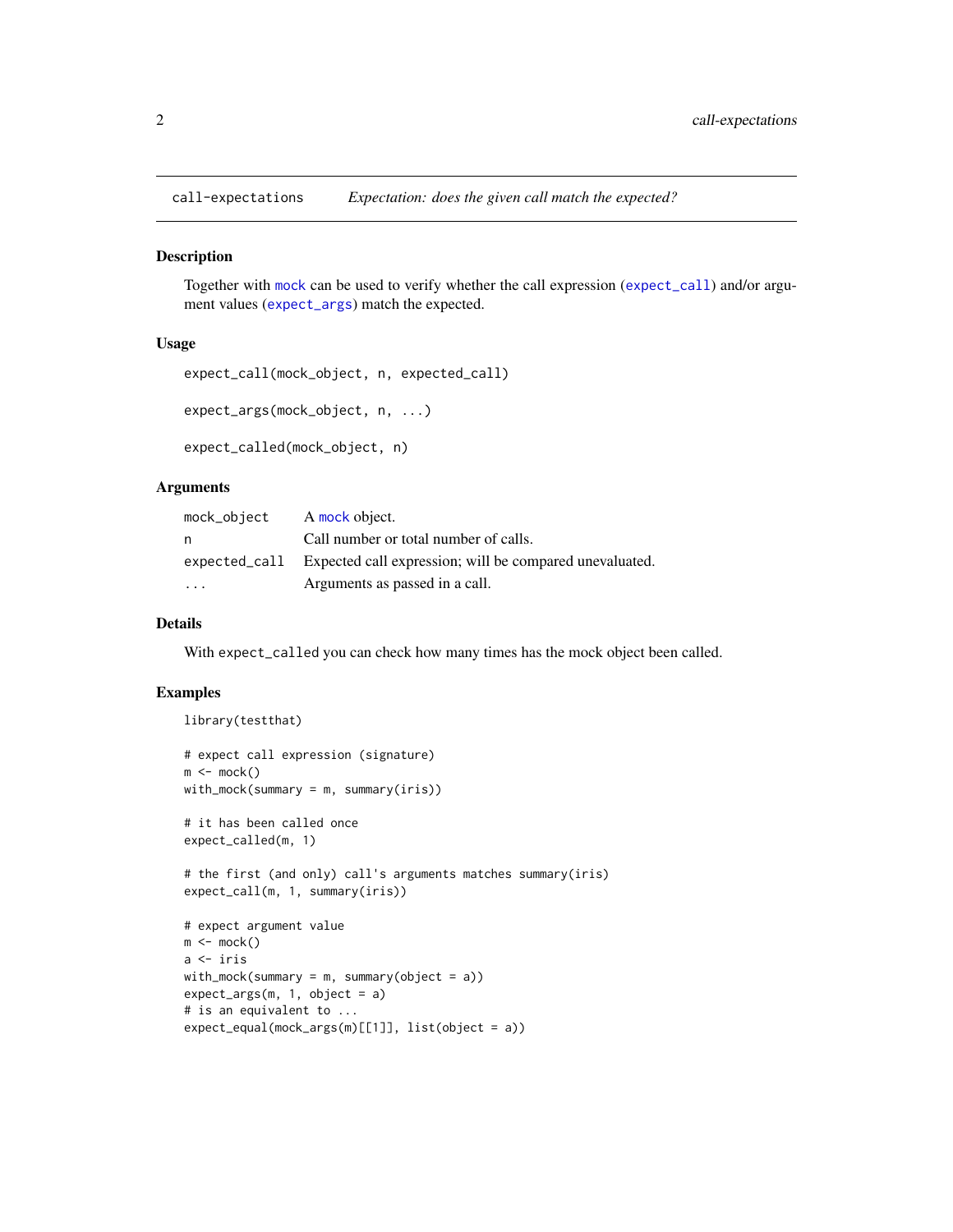<span id="page-2-1"></span><span id="page-2-0"></span>

#### Description

Mock object's primary use is to record calls that are made on the mocked function.

#### Usage

```
mock(..., cycle = FALSE, envir = parent-frame())mock_args(m)
mock_calls(m)
## S3 method for class 'mock'
length(x)
```
#### Arguments

| $\cdot$      | Values returned upon subsequent calls.                                                    |
|--------------|-------------------------------------------------------------------------------------------|
| cycle        | Whether to cycle over the return values. If FALSE, will fail if called too many<br>times. |
| envir        | Where to evaluate the expressions being returned.                                         |
| m            | A mocked function.                                                                        |
| $\mathsf{x}$ | A mocked function.                                                                        |

#### Details

Optionally values/expressions can be passed via ... for the mock object to return them upon subsequent calls. Expressions are evaluated in environment envir before being returned. If no value is passed in ... then NULL is returned.

Passing an expression or a function call via ... is also a way to implement side effects: keep track of the state of code under testing, throw an exception when a condition is met, etc.

mock\_calls and mock\_args can be used to access the list of calls made on a mocked function and a respective list of values of arguments passed to each of these calls.

#### Value

mock() returns a mocked function which can be then used with [with\\_mock](#page-0-0).

mock\_args() returns a list of lists of argument values.

mock\_calls() returns a list of calls.

length.mock() returns the number of calls invoked on m.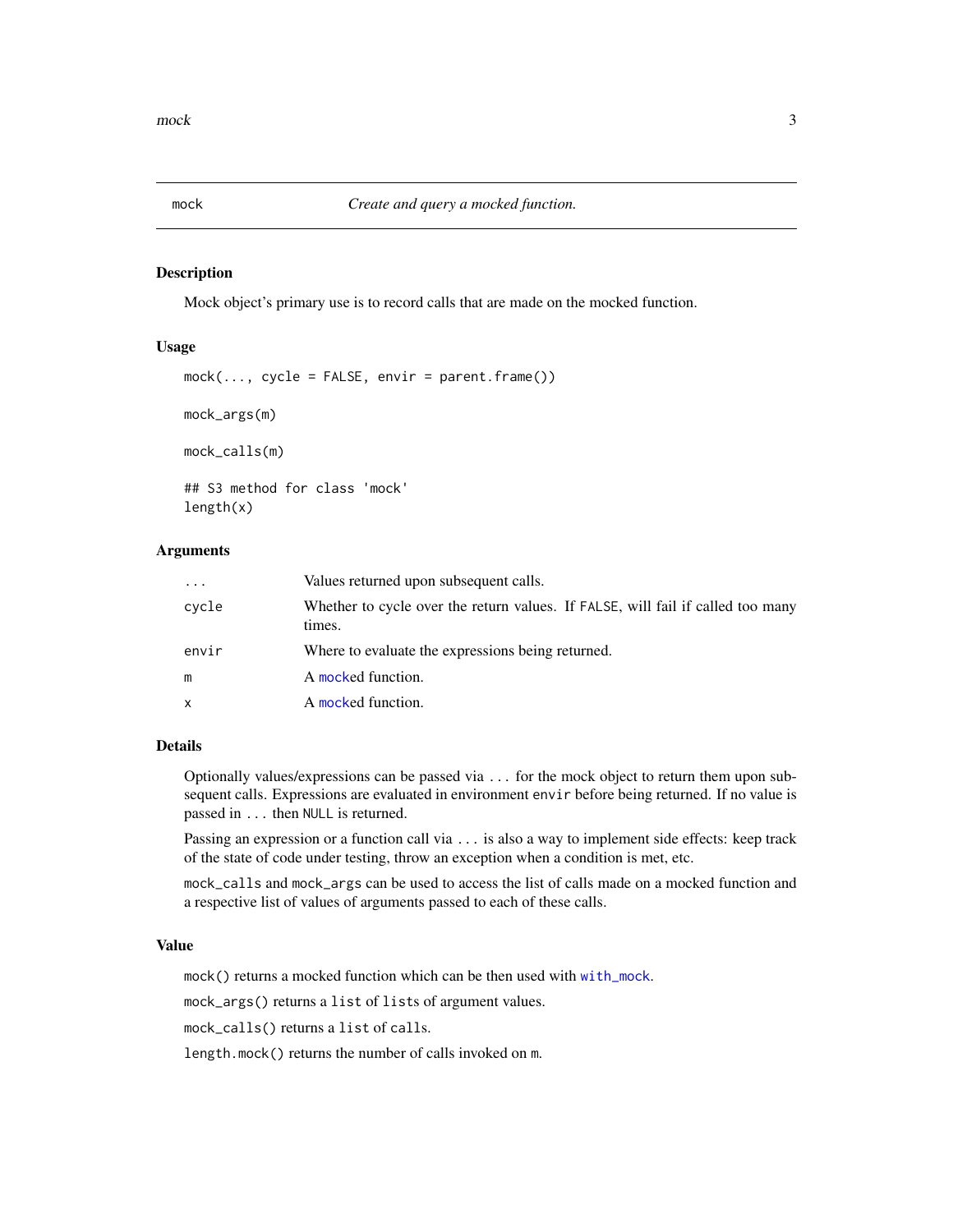4 mockery

#### Examples

```
library(testthat)
```

```
m \leftarrow \text{mock}(1)with_mock(summary = m, \{expect_equal(summary(iris), 1)
  expect_called(m, 1)
  expect_call(m, 1, summary(iris))
  expect_args(m, 1, iris)
})
# multiple return values
m \leftarrow \text{mock}(1, "a", \text{sqrt}(3))with_mock(summary = m, {
  expect_equal(summary(iris), 1)
  expect_equal(summary(iris), "a")
  expect_equal(summary(iris), 1.73, tolerance = .01)
})
# side effects
m <- mock(1, 2, stop("error"))
with_mock(summary = m, {
  expect_equal(summary(iris), 1)
  expect_equal(summary(iris), 2)
  expect_error(summary(iris), "error")
})
# accessing call expressions
m \leq -mock()m(x = 1)m(y = 2)expect_equal(length(m), 2)
calls <- mock_calls(m)
expect\_equal(calls[[1]], quote(m(x = 1)))expect\_equal(calls[[2]], quote(m(y = 2)))# accessing values of arguments
m \leftarrow \text{mock}()m(x = 1)m(y = 2)expect_equal(length(m), 2)
args <- mock_args(m)
expect\_equal(args[[1]], list(x = 1))expect\_equal(args[[2]], list(y = 2))
```
mockery *R package to make mocking easier*

<span id="page-3-0"></span>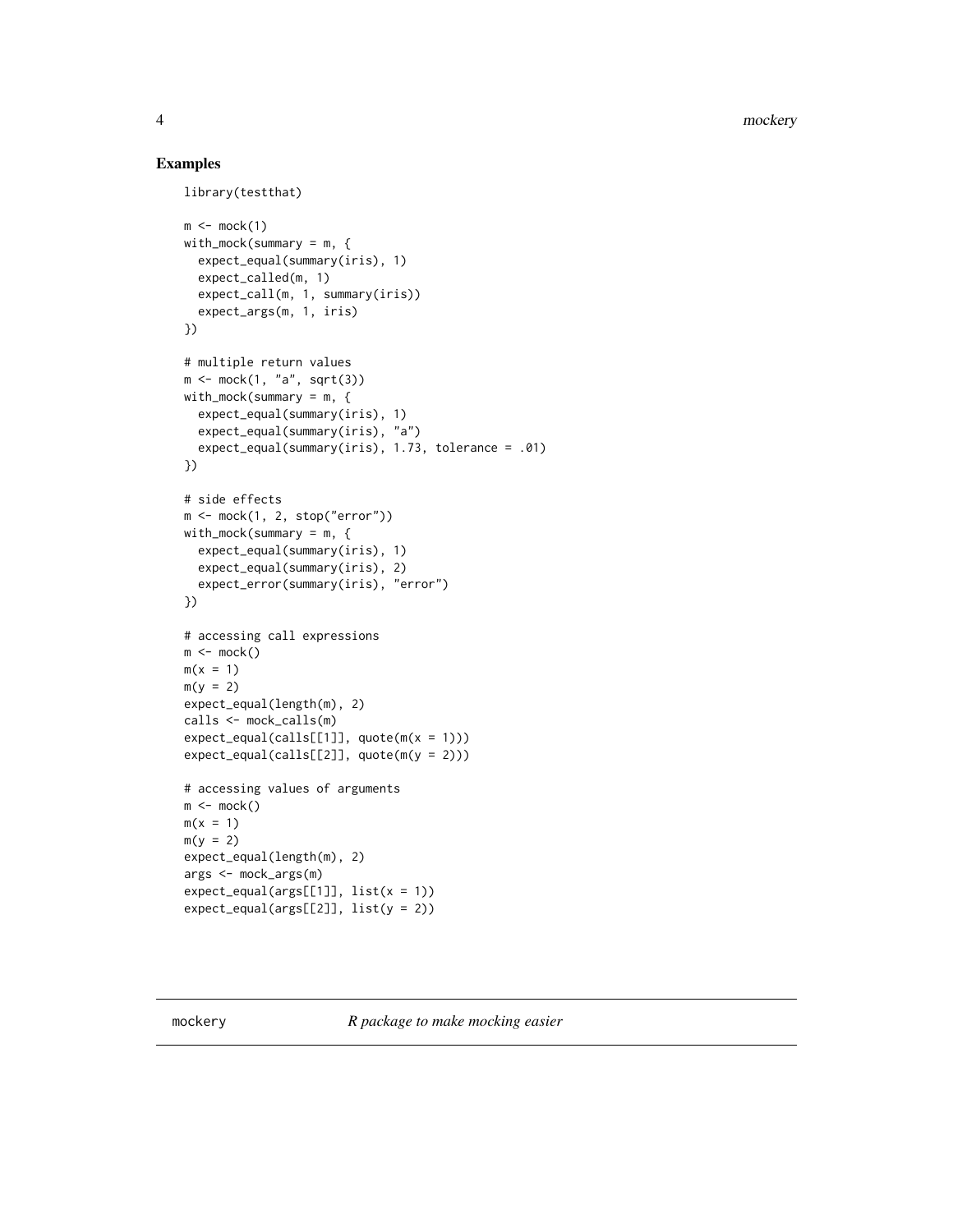<span id="page-4-0"></span>stub 5

#### Description

There are great tools for unit testing in R out there already but they don't come with a lot of support for mock objects. This package aims at fixing that.

#### Examples

```
library(mockery)
m <- mock(TRUE, FALSE, TRUE)
# this will make summary call our mock function rather then
# UseMethod; thus, summary() will return values as above
stub(summary, 'UseMethod', m)
summary(iris) # returns TRUE
summary(cars) # returns FALSE
summary(co2) # returns TRUE
## Not run:
library(testthat)
m <- mock(TRUE)
f <- function() read.csv('data.csv')
with_mock(read.csv = m, {
  f()expect_call(m, 1, read.csv('data.csv'))
})
## End(Not run)
```
stub *Replace a function with a stub.*

#### Description

The result of calling stub is that, when where is invoked and when it internally makes a call to what, how is going to be called instead.

#### Usage

```
stub(where, what, how, depth = 1)
```
#### Arguments

| where | Function to be called that will in turn call what.                                                                     |
|-------|------------------------------------------------------------------------------------------------------------------------|
| what  | Name of the function you want to stub out (a character string).                                                        |
| how   | Replacement function (also a mock function) or a return value for which a func-<br>tion will be created automatically. |
| depth | Specifies the depth to which the function should be stubbed                                                            |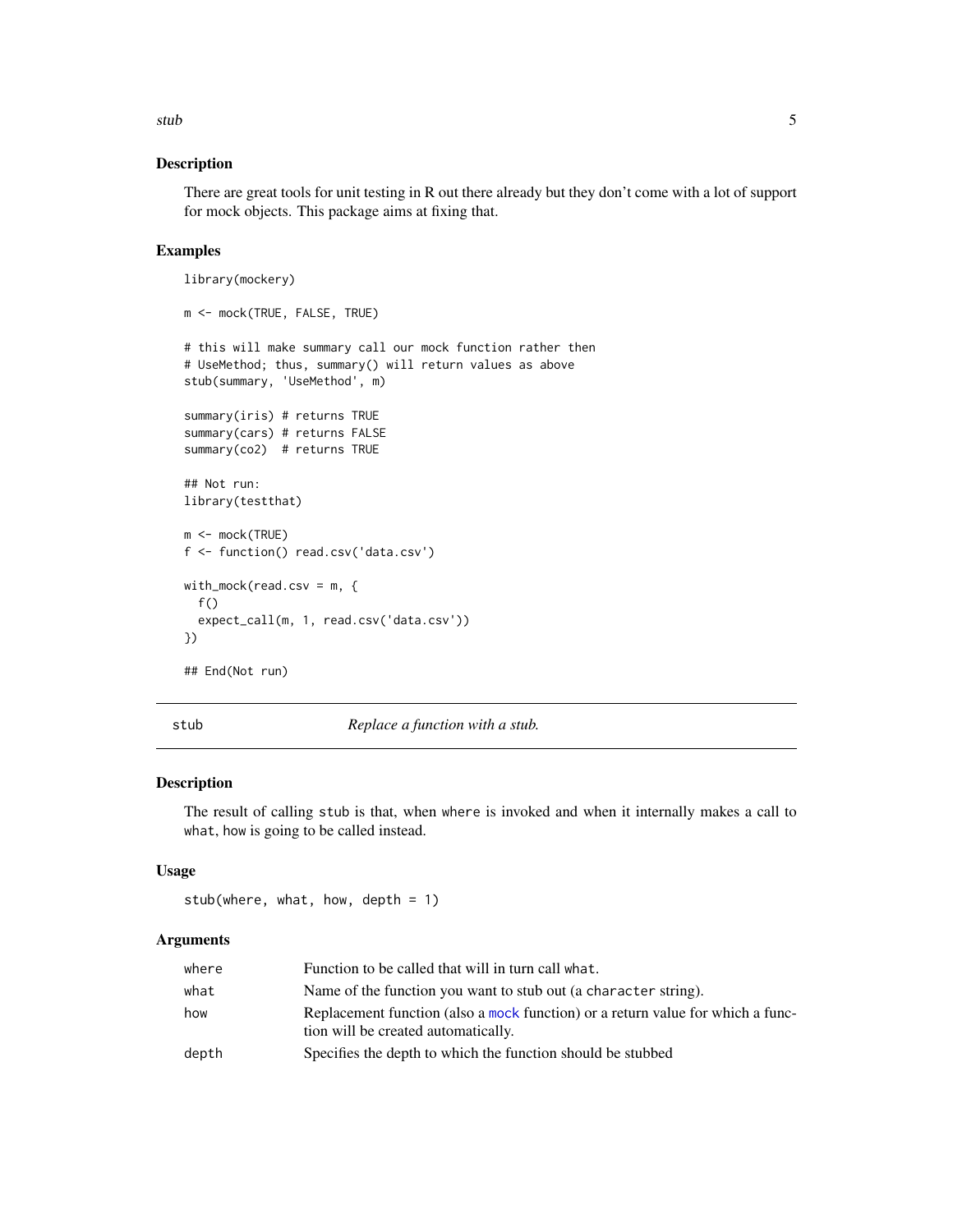#### <span id="page-5-0"></span>Details

This is much more limited in scope in comparison to [with\\_mock](#page-0-0) which effectively replaces what everywhere. In other words, when using with\_mock and regardless of the number of intermediate calls, how is always called instead of what. However, using this API, the replacement takes place only for a single function where and only for calls originating in that function.

#### Examples

```
f <- function() TRUE
g \leftarrow function() f()stub(g, 'f', FALSE)
# now g() returns FALSE because f() has been stubbed out
g()
```